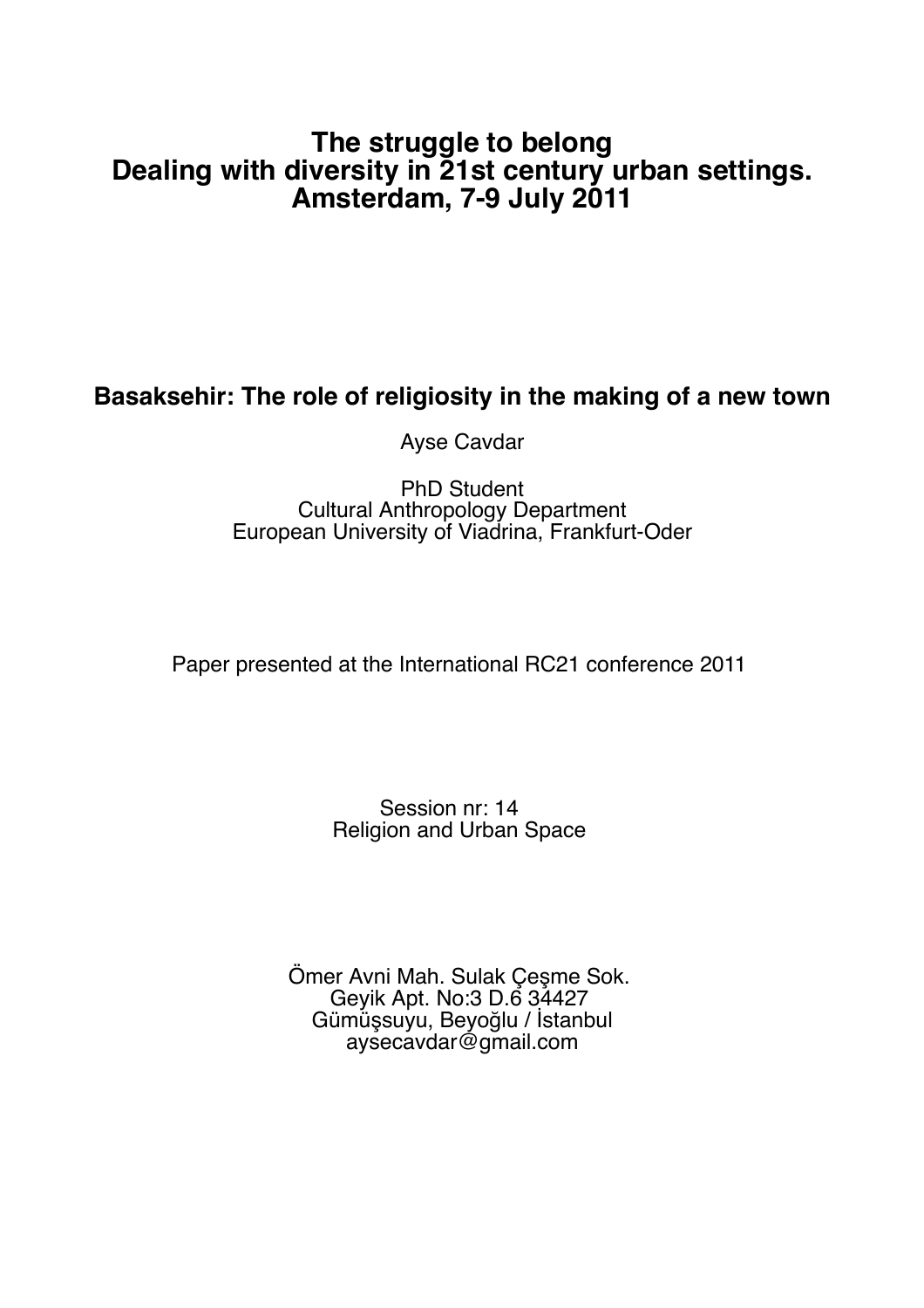*Nagehan bir şara vardım Ol şarı yapılır gördüm Ben dahi bile yapıldım Taş u toprak arasında1* Hacı Bayram Veli

#### **Introduction**

In this article, I want to share and discuss the first findings of the research that I conducted in Basaksehir, Istanbul. This research is a part of Global Prayers, an international project deals with the question "How do religious movements and groups effect the transformation of global cities<sup>2</sup>?"<sup>3</sup>To search for an answer for this question I preferred Basaksehir as the case study because of its distinctive history and characteristics: First Basaksehir started to be built as one of the leading projects of Islamist Welfare Party (WP)<sup>4</sup> in 1994, when the current Prime Minister of Turkey, Recep Tayyip Erdogan won the local elections and became mayor of Istanbul. Since it was the first experience of WP in the big city municipalities, Basaksehir was introduced as the urban model of Islamist politics in the case of Istanbul. Second, while political Islam was getting its part in the political sphere of Turkey and transformed by having power and interruptions Basaksehir also mirrored the political and social process and progress of Islamism in daily life. For example, while the first stage of Basaksehir was built as social housing project by municipal construction company, KIPTAS for lower and middle classes, the last stages of the town are built in the form of gated communities for upper middle class families in collaboration with some companies those are parts of Islamic business networks. And third, Basaksehir represents not only the evolution of the Muslim families but also different perceptions about the new Muslim middle class being spot of many public discussions related to Islamism and its daily life preferences and constructions. For instance in the secular media Basaksehir appeared as a sort of "penthouse town of rich Muslim businessmen"5 and by this way it is also a symbolic territory of fragmentation of different life styles

<sup>1</sup> I arrived to a city / I saw the city is still built / I also built myself there / In between stones and soil.

<sup>2</sup> Saskia Sassen introduces the term global city essentially as the "geography of globalization" based on her mainly economic and political analyses. She differentiates "global cities" from "world cities" stressing out mainly four new characteristics of global cities: "First, as highly concentrated command points in the organization of the world economy; second, as key locations for finance and for specialized service firms, which have replaced manufacturing as the leading economic sectors; third, as sites of production, including the production of innovations, in these leading industries; and fourth, as markets for the products and innovations produced." (Sassen, 2001; pp.3-4) She counts New York, London, Tokyo, Frankfurt, and Paris as the global cities focusing on the first three. In addition, Mark Abrahamson develops a set of criteria to identify global cities: Economically, a transforming economy from industrial to postindustrial mode recruiting knowledge/information based sectors; culturally, experiencing the hyperrationality, hyperconsumption, dedifferentiation etc. (Abrahamson, 2004)

<sup>3</sup> Global Prayers - Redemption and Liberation in the City is a transdisciplinary, transregionally comparative research and cultural project that examines and discusses the transformation of cities through religious movements. The project was initiated by metroZones – Center for Urban Affairs e. V. and is executed jointly by the Haus der Kulturen der Welt and the Europa-Universität Viadrina in collaboration with metroZones e. V. It is a project at the Forum für Transregionale Studien, which also significantly funds it. The project Global Prayers receives additional funding from the Heinrich-Böll-Stiftung, the Neue Gesellschaft für Bildende Kunst, and the Goethe-Institut.

<sup>4</sup> WP was founded by Necmettin Erbakan in Ankara in 1983. It was in continuity of Milli Gorus (National Vision) doctrine represented before National Order Party (Milli Nizam Partisi) and National Salvation Party (Milli Selamet Partisi). All those parties were banned from politics. WP spent a short period at central government in 1996. However, it had to leave government because of the army intervention using media and some NGOs against the WP. Then, the actors of WP found the Virtue Party (Fazilet Partisi), but it was also banned in 1999. JDP (Justice and Development Party) is formed by young generation of the Milli Gorus ideology in 2002 (while Tayyip Erdogan was in jail and banned in politics) leaving the traditionalists and radical Islamists behind. Since Necmettin Erbakan was also banned from politics, Happiness Party (Saadet Partisi) formed by those groups. However, following the lift of ban from politics Erbakan wanted to be leader of party and the party divided in two one more time. Now, the Milli Gorus ideology is represented partly in Saadet Partisi and HAS Parti (Voice of People Party).

<sup>5</sup> Nuh Gonultas, "*Mahremiyet Okulu*" (The School of Privacy), "The proportion of divorcing and hidden marriages are dramatically increasing among religious families. Some of the neighborhoods of Istanbul are started to be mentioned as the places, where those people making hidden second marriage live in. Basaksehir is the example… Basaksehir is the place, most of conservative people have a hidden second marriage prefer to live in…" Bugun daily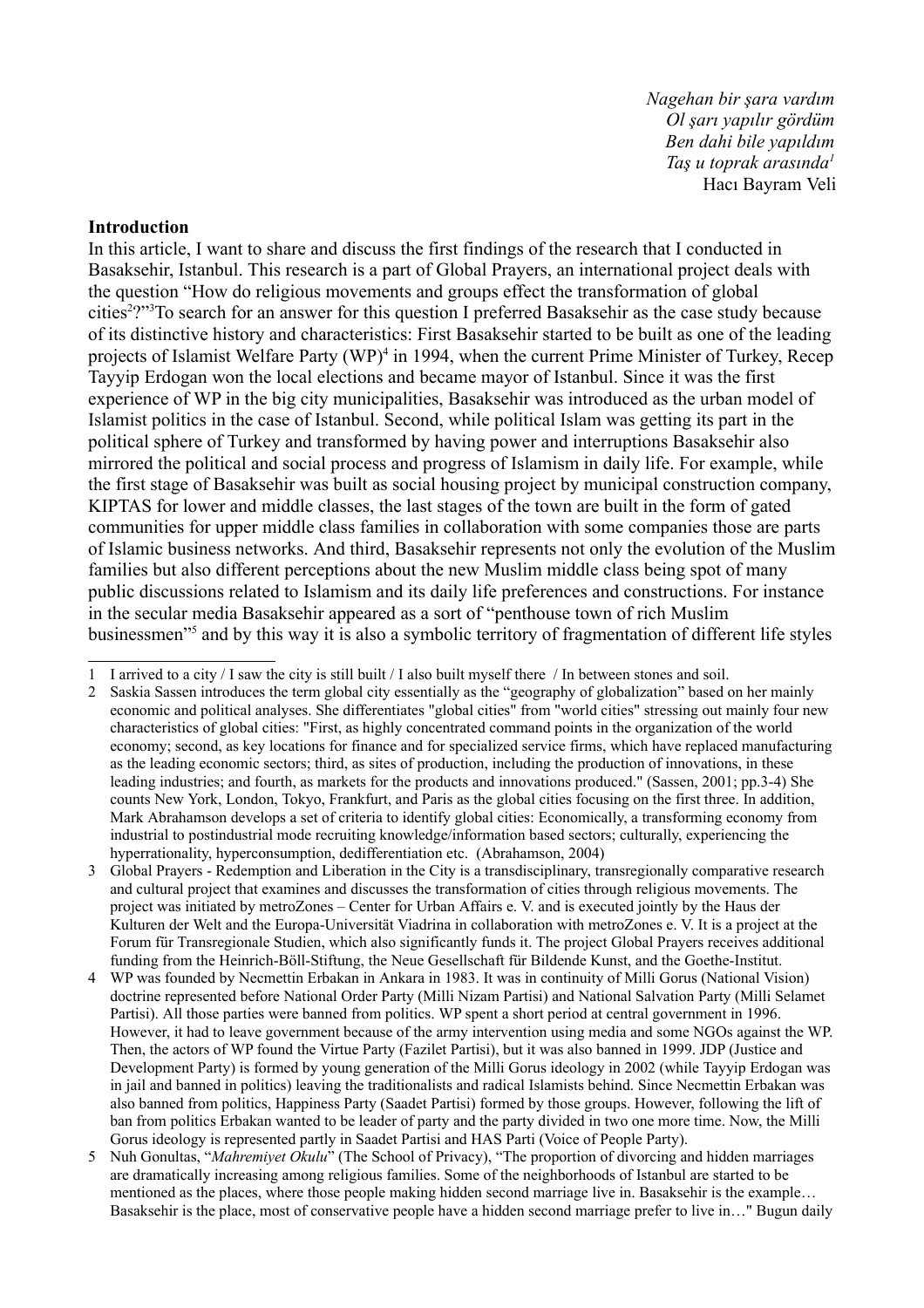based on religious acceptances, practices and habits.

### **Methodology of field research**

To conduct this research I lived in Basaksehir for 6 months between September 2010-March 2011. During the first months of my stay in Basaksehir I was only trying to get in the town. However, because of the gated community structure and the lack of public space it was really hard to meet with people. Then, I started to work as a journalist for the local magazine Mesela Basaksehir. During that period I made participant observations and in-dept interviews. The magazine helped to me find another way to collect information and ideas about Basaksehir. I wrote and published some of the problems of the city as well as observations in this magazine and throughout that way I opened a sort of public discussion among the "elites" of the town. Thus, by this way I had information and observations not only about the daily life but also the inhabitants' ideas and criticisms about Basaksehir. So the journalism became a sort of tool for my research. Another tool of my research especially on the process of the formulation of the questions was my own biography.7 Since I grow up in religious family and I was also part of different religious communities and groups in the past, my main questions were aiming to find out how urban transformation and transformation of Muslim families juxtaposed and fueled each other. Considering the radical transformation of Islamism in Turkey thanks to Islamist politicians changing/sliding place in the political scene from opposition to government and the existence and rise of the new Muslim middle class my questions were inevitably focusing on the comparisons between past and present. Thinking that the period carrying Islamism from the opposition to the government is just 15 years, I wanted to listen and observe those Muslim families evaluating their own evolutions. In the beginning I was getting socialized with only women, because of the structure of the town -men are at their work places during the day- and asking them directly what they think about their own transformation. In addition, I was comparing the changing claims of Muslim groups in the urban context. By this way I could also understood why this gated community life style of deindustrialized Istanbul coincided with the claim of rising Muslim middle class families and individuals.

In this article I will only try to explain the place of Basaksehir and the role of the new religious middle class in the landscape of Istanbul in the wider meaning of the term landscape.<sup>8</sup> In order to do

newspaper, 16 December 2010.

<sup>6</sup> By the term of "elite" I mean for example the representatives of Basaksehir and Istanbul municipalities, school managers and teachers, heads of local charity associations and web sites...

<sup>7</sup> During the research process as well as now in the narration level instead of trying to intervene in the field as a sort of "neutral" person, I sometime referred also to my autobiography while asking questions to the interviewees. It can be said that this is a sort "participant objectivation" (Bourdieu, 2003). Instead of placing the interviewee as the object I develop discussions on our "shared experience" about not only being Muslim (because as an official category most of the people living in Turkey are Muslim) but also religious.

<sup>8</sup> By the word landscape I actually mean the representation of Istanbul in the global context with its political and historical background. In that sense it has a relativistic and temporal connotation. Ingold describes landscape as "the world as it is known to those who dwell therein, who inhabit its places and journey along the paths connecting them." (1993, 62) On the other hand, Lefebvre refers the representational function of landscape focusing on its relation with the dweller's perception: "The power of a landscape does not derive from the fact that it offers itself as a spectacle, but rather from the fact that, as mirror and mirage, it presents any susceptible viewer with an image at once true and false of a creative capacity which the subject or (Ego) is able, during a moment of marvelous selfdeception, to claim as his own." (1991, 189) This connotation of the term landscape is important because of the role of the contestation between different ideological groups over Istanbul. Basaksehir appeared in the landscape of Istanbul as the first urban project of political Islam in Turkey... Hence it was representing the the urban perception of Turkish Islamism. Considering the role of urban poor in the rise of Islamism it is not accidental Basaksehir was planned as a social housing project. However, after nearly two decades the young generation of Islamism is in the power in central government and municipality in Istanbul and the creator of Basaksehir, Tayyip Erdogan claims to build two new cities within the borders of Istanbul openly without any reference to urban poor but demanding the support of new middle classes. Thus it is very open that the meaning and the function of Istanbul also changed in the urban imagination of political Islam by the time. With this wider meaning the term landscape may also serve to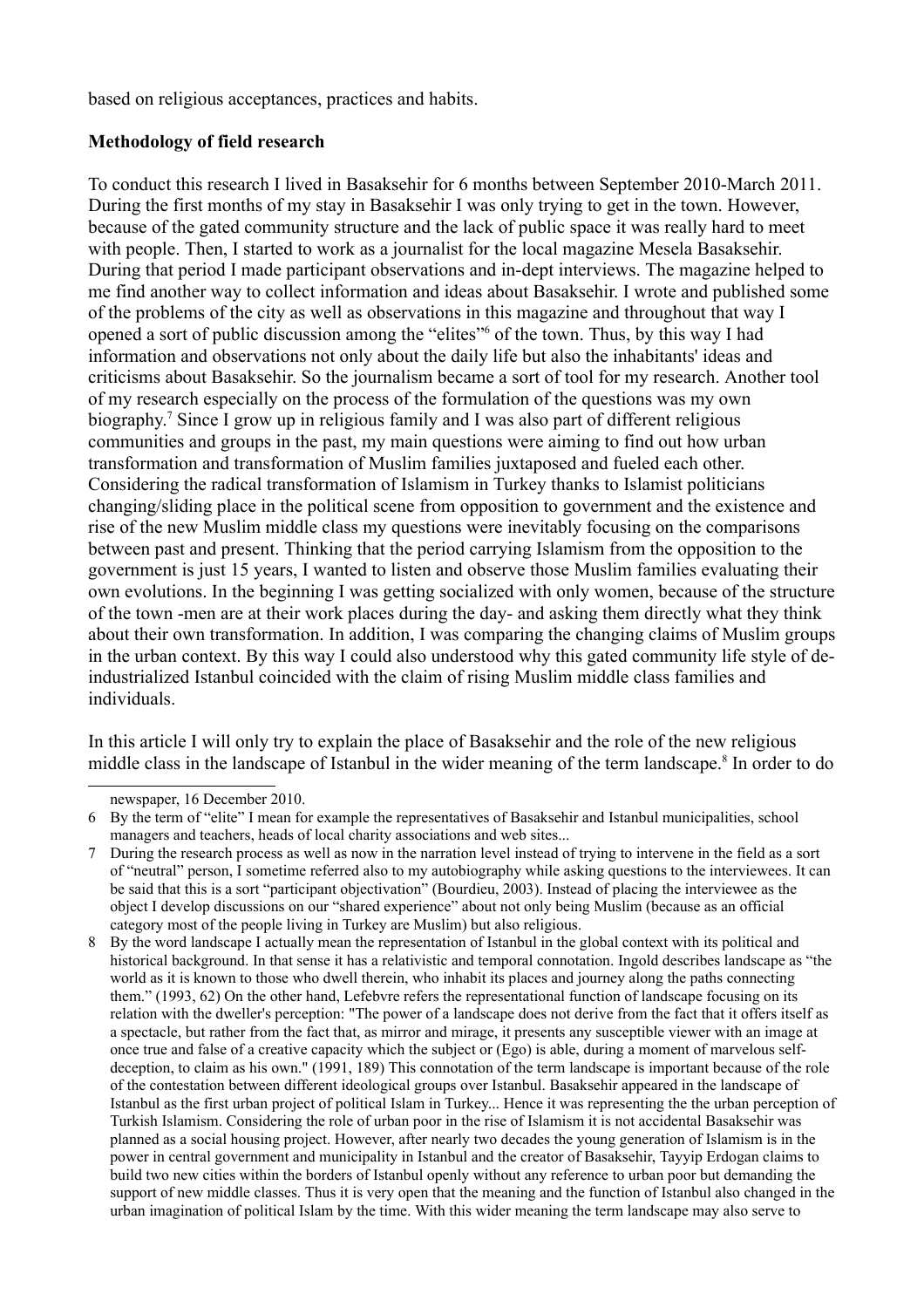that I will basically used the outcome of my field research referring the conceptual framework that I profit to understand Basaksehir. Considering the limits of this conference and article I will develop my narration around the concept of border<sup>9</sup>. Instead of a deep analyses of what Basaksehir consists of, I will describe the historical, political and social background that created Basaksehir.

#### **Political background of Basaksehir**

The decentralization of industry in Istanbul started in 1980s parallel with the liberalization of market economy following the coup d'etat. The programs of the State Planning Department and the local municipalities both were referring to the construction of free trade and industrial zones around Istanbul. In the north of Istanbul, Ikitelli appeared as the new center of industry and trade during that period. In the meanwhile, the relatively tolerant policy on *gecekondu* (informal housing) also changed.10 Using the opportunity of the construction of the new trade and industrial zones the local and central governments also wanted to create new formal housing settlements. Furthermore, the transformation of city had made the *gecekondu* neighborhoods more central and valuable. Thus the plan for the city at that time was also including the gentrification of the city center (not only the historical, but also the new centers appeared by the formal and informal development of the city). Beyond and before the Islamist claims of WP, the region including Basaksehir<sup>11</sup> emerged as the (planned) housing and life style model of the de-centralized Istanbul 12.

It is not coincidental that the most of the inhabitants of Basaksehir are the members of new/rising Muslim/religous middle class. Until the 1980s the religious conservative segments of the Turkish society were excluded from the welfare distribution mechanisms because of the oppressive secularism of Turkish republic and its elitist economy policy.<sup>13</sup> The Muslimness was seem as an obstacle before the modernization aim by the republican elites of Turkey for a long time.14 On the other hand, the religious segments of the society were also very critical about the modernization project of Turkey and preferring to be outside of it as much as they could (Arslan, 2010; 187). But, it was not a total rejection. Arslan describes by which ways Muslims tried to intervene in the

understand the linkage between the reconstruction of the imagination of city and the social and economic transformation of political Islam. Even looking at Basaksehir's picture while keeping in mind the developments in political sphere can show the different levels of political contestation. The first and second stages finished in 1998, and they are relatively modest. The third stage couldn't be built by municipality, because the building process coincided with the "postmodern coup d'etat" in 1997, so instead of KIPTAS some housing cooperatives built the third stage. The fourth stage came at the end of 1990s. However, when it comes to  $4<sup>th</sup>$  and  $5<sup>th</sup>$  stages AKP was on the government. The qualification and the structure of the  $4<sup>th</sup>$  and  $5<sup>th</sup>$  stages are totally different than the first ones because they are aiming the higher classes rather than lower and middle.

<sup>9</sup> With the term of border I refer to those phenomenons differentiate Basaksehir from the other neighborhoods of Istanbul and causes of its identification with the rising Muslim middle class.

<sup>10</sup> *gecekondu* was the product of a sort of passive social housing policy since 1960s. Because of the lack of ability to build social housing for the immigrants coming from Anatolia to the big cities, governments and possibilities were simply ignoring the construction of informal neighborhoods around the factories. Even, they were providing infrastructure for *gecekondu*s during the election periods. Parallel to the decentralization of industry in Istanbul, *gecekondu* neighborhoods started to be cited in public agenda as a threat against the future of the city and the tolerance for *gecekondu* dwellers disappeared. For an analyses of the different roles of *gecekondu* in the public discourse see Erman, 2001.

<sup>11</sup> Basak means ear, and it was the symbol of WP.

<sup>12</sup> Since 1980s the state was always promoting the gated community style of urban plans through TOKI (the Mass Housing Construction Administration) and subsidized housing cooperatives. E.g. TOKI built Ataköy in Istanbul as the housing model for a planned city.

<sup>13</sup> For the political and philosophical background of this exclusion see Kurtoğlu, 2005. For the role of this exclusionary policies in the politicization of the Muslim segments of the Turkish society and the current state of Islamism see Keskin, 2009 especially pp. 47-48.

<sup>14</sup> For a good summary of this discussion see at Ayata, 1996; For the historical background and different perspectives and discussions on the current situation of Islamism in Turkey, Cizre, 2008, for the relationship between the methodology of Turkish modernization project and the political characteristics of Turkish Islamism Karasipahi, especially the first chapter; for a very interesting discussion and statistical data on the class background of Islamism in Turkey, Meyerson, 2009.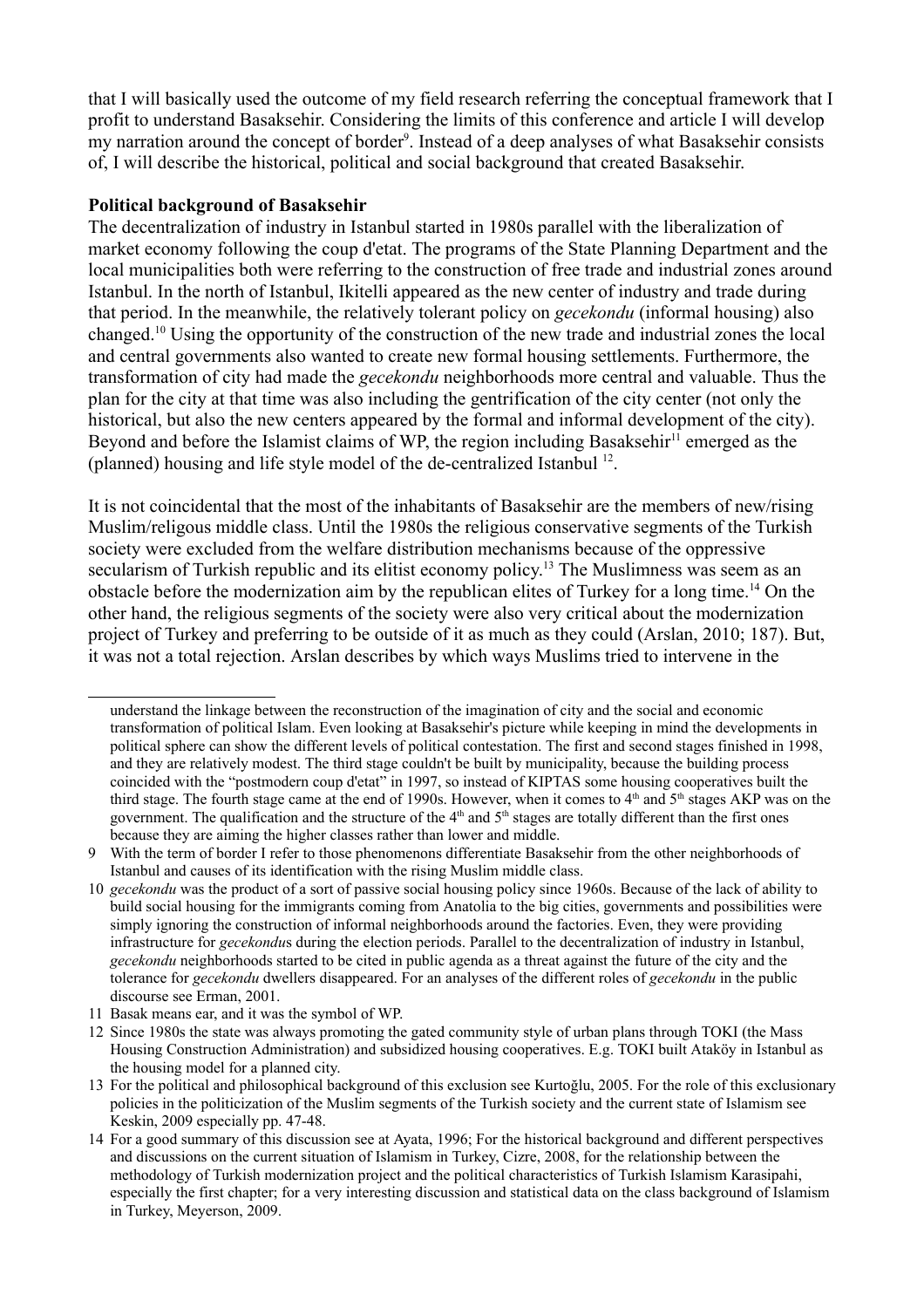Turkish politics and economy: "a. Political sphere: From the Democratic Party<sup>15</sup> to the WP; b. Education: From the Imam Hatip Schools to the Islamic colleges; c. Economy: From the Islamic finance institutions to securities; d. Media: From the Islamist radios to the televisions" (Arslan, 2010; 187).

However, the liberalization of market let these religious and/or conservative segments of society took their part in economy and politics in a more powerful way comparing the past experiences. While religious groups were increasing their effect, having more visibility and power in the society, secular segments were feeling a sort of threat. The 1997 "postmodern coup d'etat"<sup>16</sup> was one of the peak point of the clash between Islamism and secular elites.

#### *Fences between secularism and religiousity*

In 1994, it was the first time an Islamic party came to the power in the big city municipalities and it was the first administrative experience of that Islamic politics. Because of that Basaksehir, as the first urban project of Islamists came to the public agenda as soon as it had been declared. One of the founders of KIPTAS (municipal construction company) and Basaksehir tells why the most of the inhabitants of Basaksehir are (at least in the beginning were) the supporters of former Islamic party WP or one of its current precedents.

"They (secular groups) couldn't accepted the victory of WP in the local elections and responded in different ways. For example media was making black propaganda against our housing projects. They were claiming that WP was giving those houses to its own supporters... They were thinking that how those "gericiler" (reactionists) take the municipalities of two big cities (Ankara and Istanbul)... Supporters of WP and Tayyip Erdogan saw this project as a matter of "dava" (mission) and struggle. They wanted to support him in this project and bought flats spending all their savings saying 'If Tayyip Erdogan promises he would keep it, we want to help to the party.' Now, they are the people benefited most from this project. The others were telling 'Basaksehir is a ghetto founded by reactionists and supporters of chador.' Because of that, our first clients were conservative families."

Basaksehir is a town formed fence by fence gated communities. However, it is not the fences and gates make Basaksehir a gated community town or "ghetto", rather the virtual fences between the different segments of society defines the place of Basaksehir in the landscape of Istanbul, in this case "secular" and "religious"

On the other hand the political and economic borders of Basaksehir are not immune to be violation of both sides, in fact, Basaksehir appears as an act of violation of the social and political borders those are created during the history of modern Turkey. The KIPTAS manager continues his story telling how some of the institutions expressed their position about this violation.

"We founded Basaksehir and invited the telephone administration (at that time it was not privatized yet) to link the lines. They rejected saying 'Basaksehir is not included in our plans, we will go there 10 years later'. The electric administration said the same thing. What could we do? They said, 'if you build the main center and the lines, plus if you build housing for also our workers we will bring the connection.' We found Basaksehir under these conditions. There was a form of cliques, they saw us as enemy and couldn't accept."

<sup>15</sup> Democratic Party founded by Adnan Menderes and his colleagues in 1946. It was the first successful opposition to the Republican People's Party (RPP) after a long term of the one party rule. Muslim segments of the society (especially in Anatolia) explained their criticism against the RPP's oppressive laicist policies by supporting DP and brought it to power in 1950. However, DP rule ended with the first cow d'etat of young Turkish republic in 1960.

<sup>16</sup> This intervention of Turkish army to the politics is called "postmodern" because of the way of intervention. The high rank army members published a set of declarations in the media instead of directly intervening to the government and parliament. These declarations created an atmosphere as if a real coup d'etat was on the way. Then, the officers representing the army in National Security Council forced the WP-True Path Party coalition to accept some precautions to protect the secular structure of the Turkish state in a meeting made on 28 February including the prolongation compalsory education to 8 years, controlling the private colleges found by religious groups, controlling the Kur'an Courses, prohibition of tarikats, controlling the media representing the Turkish army as the enemy of Islam... Erbakan, the leader of the WP accepted these precautions first, and then he resolved the government.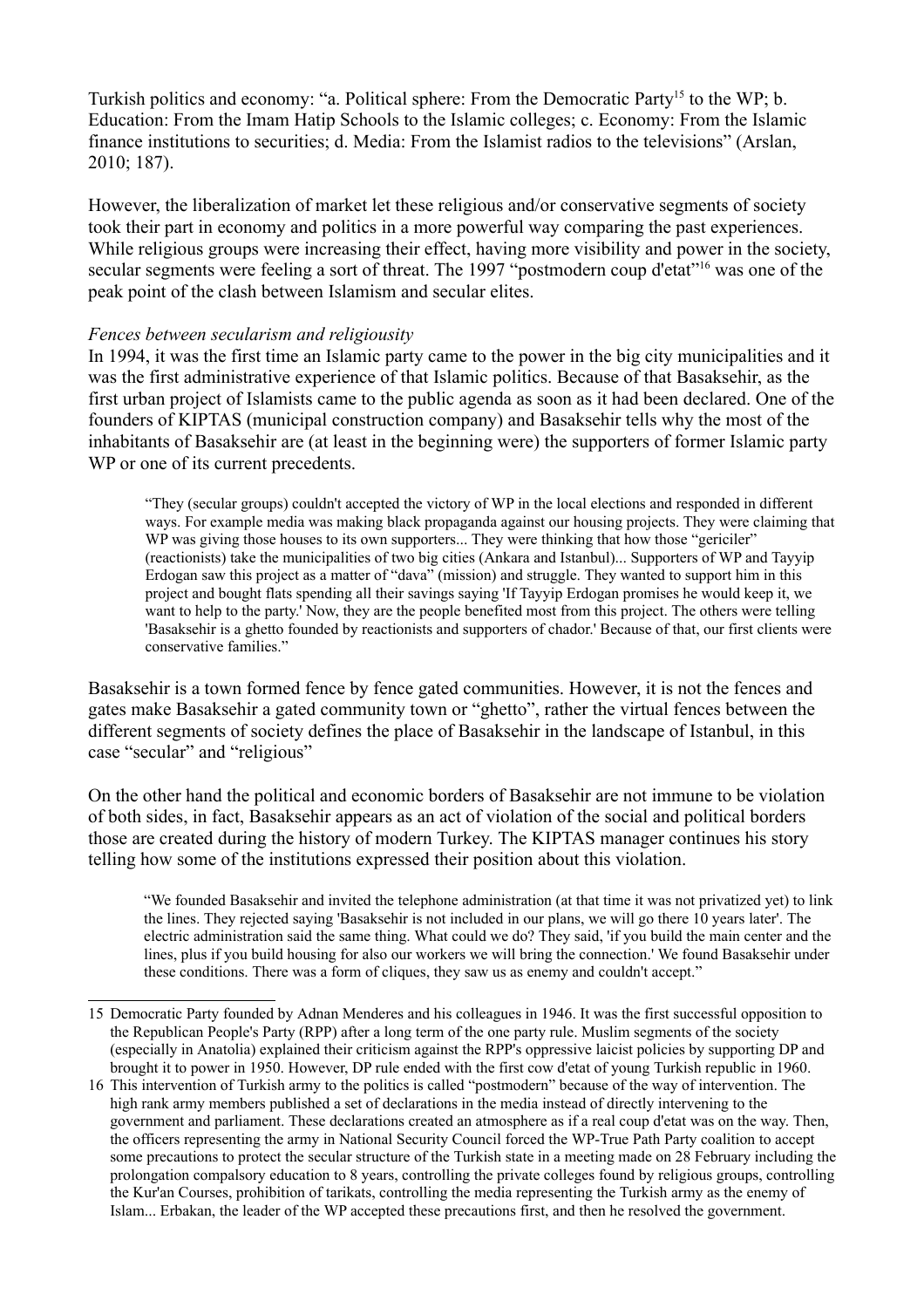To understand the story of KIPTAS manager better and put it into the context of this research some background information should be added.

Apparently, the "postmodern coup d'etat" was not able to stop the rise of Islamism in Turkey. Rather, it prepared an environment for Islamism to act more transnational in the spheres of economy and politics. In 2000, I made some interviews with the members of MUSIAD (the network formed by religious businessmen). My main question was how they survived their business following the "postmodern coup d'etat" process. Because as part of the coup d'etat, the army was making meetings with journalists, representatives of NGOs, and members of courts, bureaucracy etc. and giving briefings (Kardas, 2005: 291-2) about which companies led by religious groups (green capital) and urging the Turkish society to stop making business with them. These briefings were quoted in the media almost completely. Thus, I was thinking they must find some alternative ways of business to survive. The businessmen told that they either started to deepen their relationships with the Muslim countries or had certificates to make business with the EU. Though, the obstacles created by the army turned into new opportunities to continue to accumulate capital, power and effectiveness in the society for Islamist businessmen. Furthermore, since the free trade and industrial zones were providing cheaper investment opportunities, they were also replacing their business in these zones relatively easier than the established and big size companies. And one of the most important free trade and industry zone of Istanbul was in Ikitelli<sup>17</sup>, the closest neighbor of Basaksehir.

In the urban context there was another development should be taken in consideration to understand the juxtaposition between the urban transformation and the rising Muslim middle class, motivated the emergence of Basaksehir. During 1980s and 1990s many families sold their *gecekondu*s to middle and small scale construction companies and by this way *gecekondu* neighborhoods became the centers of capital accumulation for the urban lower middle class. Considering this background it is very understandable that most of the inhabitants of Basaksehir are the members of Islamic business circles and/or coming from post-*gecekondu* neighborhoods of Istanbul.<sup>18</sup> While rising, this new Muslim middle class also developed new ways of self-expressions in the city. It meant more visibility in the public sphere and new ways of consumption, *tesettur* (veiling) fashion, *helal* food and naturally real estate. Basaksehir became one of the most favorite neighborhoods for the religious middle class families.

Here is another story gives an idea about the image of this border violation from the "others'" side, in this case secular elites.

OYAK (Turkish Army Members Solidarity Fund)<sup>19</sup> is a company formed by the retired soldiers made also a housing project in Basaksehir named Oyakkent.<sup>20</sup> In the beginning the company was planning to sell the houses only to soldier families and people those worked at least 15 years for any branch of OYAK. Coskun Ulusoy, the CEO of OYAK told the project couldn't be started earlier

<sup>17</sup> The contribution of Ikitelli Free Industry Zone to Turkish economy was 7 billion dollar in 2010. Asudu, Ersal; Ozcan Ozgur and Nur, Yildirim, "Being Worker in Ikitelli Organized Indastry Zone", Evrensel Daily Newspaper, 2 August 2010.

<sup>18</sup> Basaksehir has different neighborhoods. According to Hayir, 2009 78 percent of people living in Basaksehir came from post-*gecekondu* neighborhoods, pp. 104-5.

<sup>19</sup> OYAK (Ordu Yardımlaşma Kurumu, Pension Fund of Armed Forces) Holding. OYAK, founded by the Milli Birlik Komitesi (MBK: National Unity Commity, the main actor of 1960 coup d'etat) on 3 January 1961, by a special law (number: 205). The official reason behind forming this found was declared in the law with these sentences: "This law is issued to found OYAK based on the own financial resources of army members, in order to provide material and emotional peace for and protecting them from the anxiety of future." OYAK is one of the biggest holding companies of Turkey having more than 60 companies and business partnerships.

<sup>20</sup> Actually the gated community life style was first experienced by the officers of Turkish army in Turkey's context, because they were privileged by the state in the sense of providing houses. Because of the security reasons, soldier families (especially the high ranks in the big cities, and in small ones almost all of them) live in gated communities.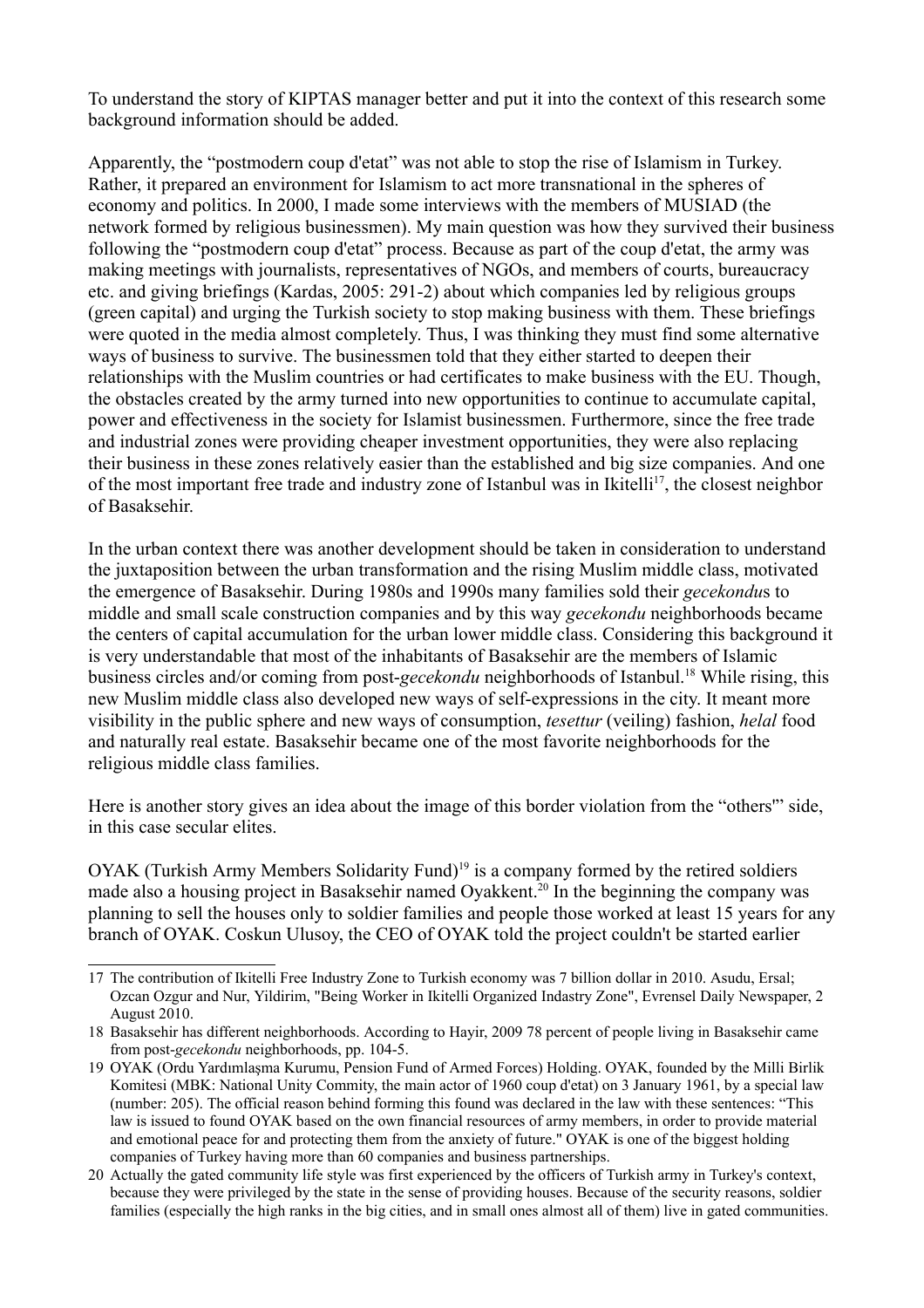because of the some problems with municipality in 2003 (the municipality was still JDP).<sup>21</sup> In 2006, OYAK declared the members of army and OYAK would be privileged for buying a flat in Oyakkent but the remaining flats would be sold to nonmembers, too. When I was searching for a flat in Basaksehir, Oyakkent was not in my agenda because it is a little bit outside of the town. However, all the real estate agencies were highlighting Oyakkent is better for a single woman like me. Actually, most of them were seem very unwilling to rent a house to me, because of my singleness. Then I decided to rent a flat in Oyakkent. In the beginning I was thinking that the whole Oyakkent (now it is 2000 houses and in the future it will more than 10.000) is inhabited by the soldiers. But it was not the case. Actually most of the families were religious like Basaksehir. A neighbor of mine told the story (this story is not recorded, but noted after the conversation):

"OYAK made this housing project for mainly the retired soldiers. But when the project finished, those soldier families didn't want to live in Basaksehir, because they didn't want to live together with us (religious<sup>22</sup> people). When the houses finished they gave them to real estate agencies to rent. However, they had some conditions: The woman of the family shouldn't be used headscarf or chador. During six months nobody rented these houses. There was a demand from religious families, however they were not fitting with the conditions. Then, the landowner soldier families started to sell their houses because they had to pay the bank credits. By this way those conditions were diminished and religious families started to come here. There are only around 200 soldier families living here."

Considering the whole discussions and discourses around it, it is not very interesting seeing that the headscarf comes to the scene as a symbolic border between secularism and religiosity in the context of Basaksehir. In Oyakkent soldier families feel themselves as minority and under the oppression. A soldier neighbor of mine express his feelings (the conversation was not recorded but noted later):

- When I came to here I experienced a sort of cultural shock. I am for example used to go to a bar in early evening between office and home. Here it is impossible. Furthermore, there are two families living in the same floor with me, and the women of these families are using chador. Seeing that makes me unhappy. Even I am afraid.
- $-Whv?$
- I am afraid to get used to them.

#### *- Borders within religiosity*

Nonetheless, it is not seem possible to go back to the *mahalle* for this rising middle class. Because they also create new borders between these traditional neighborhoods and their new life, too. Being middle class itself draw these new borders among the *different* religious groups. Here is a story told by another businessman living in Basaksehir:

"I was living in Fatih. I worked hard and bought my first Mercedes in my 26. But, my neighbors didn't welcome my car. They excluded me from their relationships. The youths of the neighborhood scratched it. Though, I put it in front of the police station, but I saw some of a policeman was sitting on top of it. So, I decided to leave the neighborhood, because I wasn't comfortable there anymore with my car. I moved to Bahcelievler. But was also excluded in the apartment. They were not inviting me to the apartment meetings because of the headscarf of my wife... Nobody was visiting us or greeting. One day I went to the meeting although they didn't invite. In the beginning they were distant to me, but by the time they got used to me even enjoyed with my existence in the apartment, because I was helping them to solve their problems in municipality using my connections. However, Bahcelievler got crowded by the time. And I wanted to live together with those people like me. In my new neighborhood neither my car nor the headscarves of my wife and daughters are problem."

Basaksehir as a wider administrative unit has also three gecekondu neighborhoods: One of them is Sahintepe. Here is the perception of Basaksehir in the eyes of a woman living in Sahintepe (The interview is recorded).

- 21 Capital Online Magazine, http://proje.capital.com.tr/Haberler/Detay.aspx?HaberID=15737
- 22 I am very suspicious while using the term religious, however most of my interviewees and those people I had conversation about Basaksehir were using the terms religious (dindar), mutedeyyin (Arabic rooted word means again dindar) and conservative (muhafazakar) interchangingly.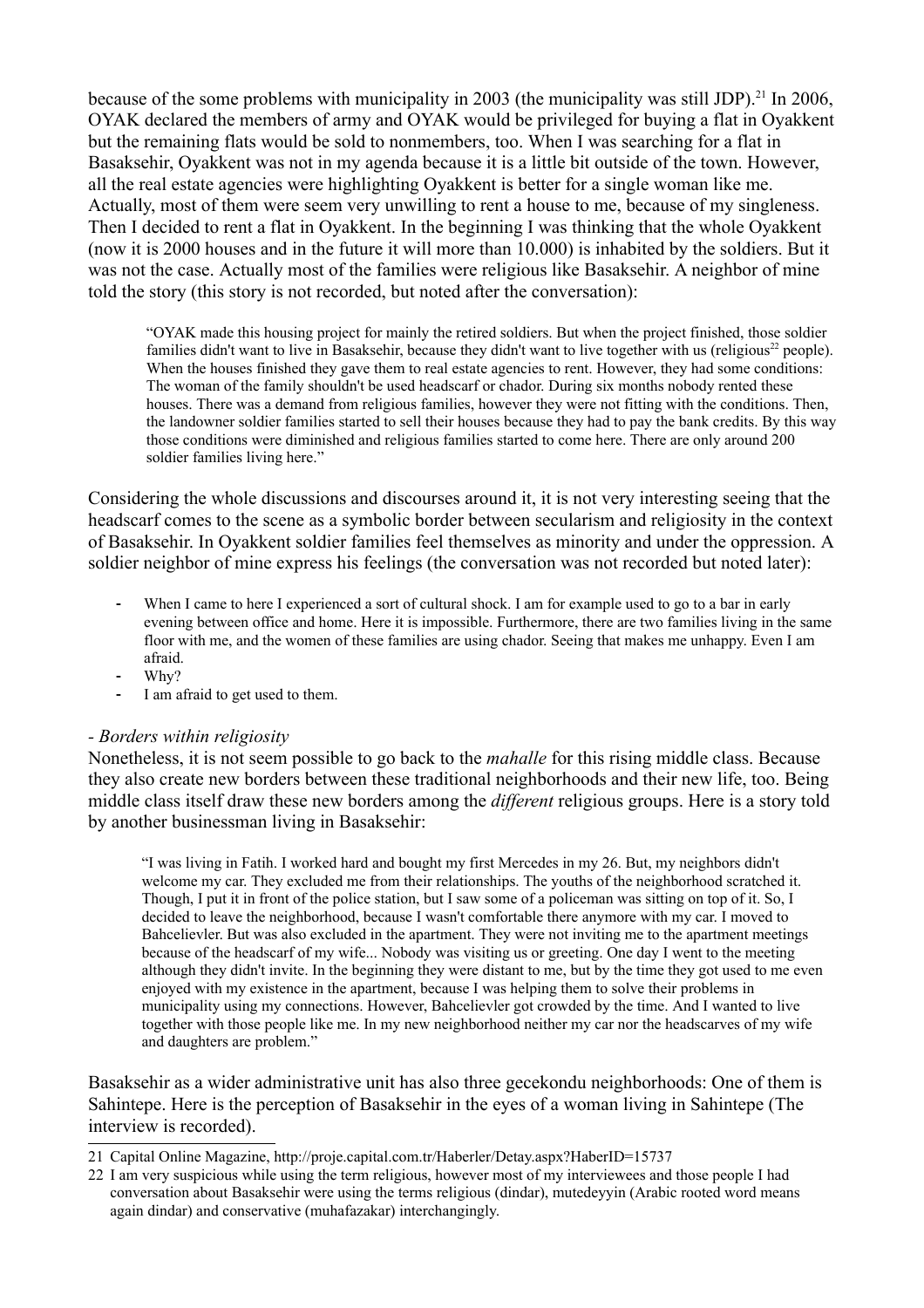"I have been living in Istanbul for 23 years... I go to Basaksehir just for the hospital... Basaksehir is a good place. Nobody wants to live in a bad place. However, it doesn't mean that I am a bad person because I am living in a bad place. Sometime I go to some places and see those bad people, but they are living such a good houses, then I think maybe I should also be a bad person... I don't want to live in these blocks like Basaksehir. The state does this injustice."

It is very open what she means with the irony of "bad people-bad place" and "good people-good place". What is important for me to know she only goes to Basaksehir for the hospital. Actually these public buildings -municipality, governor office and hospital- were the main interaction spaces between those people living in Basaksehir's gated communities and gecekondu neighborhoods. Observing their relationships in the waiting room of Basaksehir Public Hospital gives a deep idea even bringing the headscarf to the scene with its symbolic background one more time. The waiting room is very wide having 4 lines of chairs, two of them on the edges of the room and the remainings in the mid. The women of *gecekondu* neighborhoods were generally sitting on the chairs in the mid, while the others preferring to sit on those by the edge. It is very easy to recognize *gecekondu* women by their colorful cotton headscarves while the women of gated communities choose the monochrome silky headscarves.

Another public building became a place of interaction between Sahintepe and Basaksehir, in this time the primary school of Sahintepe. In 2009, there was a big flood in this region and one of the primary schools of Sahintepe collapsed. Another inhabitant of Sahintepe tells the remaining of the story:

"We have two primary schools here, one of them collapsed last year, and we wanted to send our children to the schools in Basaksehir. The parents of the children rejected this, they humiliated us and our children. We heard that they did it. We came here before them, but they don't want us here now. If Basaksehir is Muslim, Sahintepe is more. There is only one difference, the people of Basaksehir are rich. They couldn't guest our children in their school for even half semester."

When I asked to the people of Basaksehir that why they preferred to live in Basaksehir there was a standard answer: Together with the reasons related to the needs of security, a more flexible environment to grow children up, almost all people I met were telling "We wanted to live together with those people similar to us."

They use three main definition to identify who are not similar to those people living in Basaksehir. a. Those people using alcohol, b. Kurds, and c. Uneducated people. Nobody told that they don't want to live together with poor people, however another interviewee living in Basaksehir brought a very interesting perspective in that sense (this interview is recorded).

"I left my own house in Esenler and moved here as tenant. Since Basaksehir is a regular town I liked here a lot. In addition I thought those people living here are suitable with my ideas. I am a conservative and nationalist person loving my country. I thought here I could find people conservative like me, praying regularly and plain according to the orders of Kur'an... I fled from Esenler, because the people of Eastern and Southern Anatolia came there. They want to feed even sheep and chicken in their gardens. Instead of integrating in city, they were trying to change the city according to their own life styles. But people of Basaksehir know what is a city and how to live in. Though, Basaksehir is a very beautiful place. I think I went up a higher class coming to Basaksehir."

Gole defines Islamism produced its own "counter-elites", and suggests that they "incarnate" paradoxical and ambivalent nature of contemporary Islamist movements" using their professional identity through the modern-secular education system and the visibility through Islamist movements (1997; 54). It seems both modern education and visibility through Islamist movements are recruited as cultural capital by these "counter-elites". In the case of Basaksehir, it can be said that especially the higher class inhabitants of Basaksehir use this cultural capital to differentiate themselves from not only secular segments of society, but also "other" religious crowds.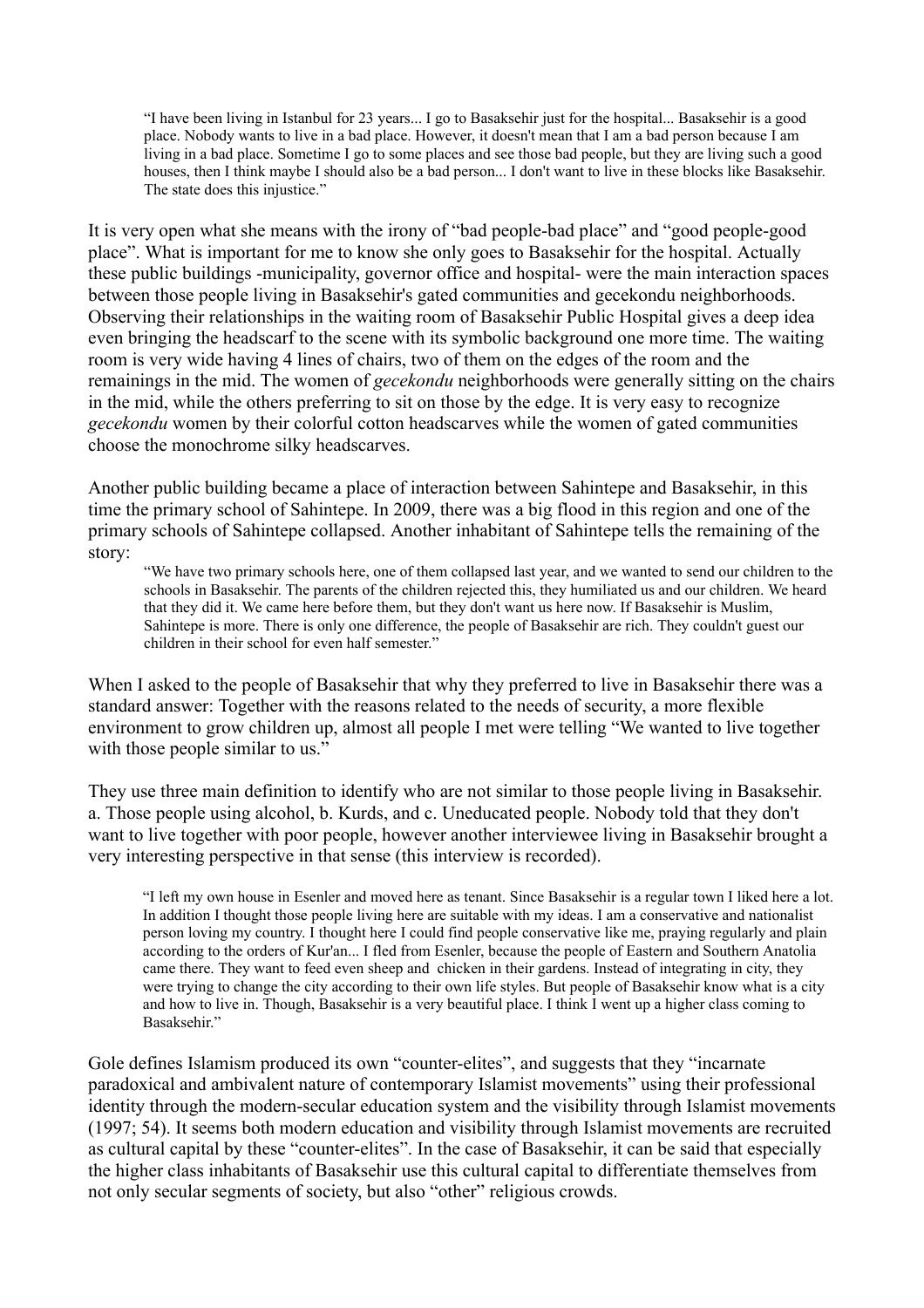### **A theoretical exercise for mapping Basaksehir: Religiousity as capital**

After explaining how the borders of Basaksehir are drawn within the relationships among different segments of society, I will try to explain what is the role of religiosity in forming of Basaksehir's landscape.

Bourdieu suggests that there are four forms of capital: Economic, social, cultural (1986), symbolic (1984), and religious (1991). Based on his criticism about Bourdieu's concept "religious capital", Verter suggests another form, that is spiritual capital.

"…if religious capital is conceived á la Bourdieu as something that is produced and accumulated within a hierocratic institutional framework, spiritual capital may be regarded as a more widely diffused commodity, governed by more complex patterns of production, distribution, exchange, and consumption." (2003; 158)

On the other hand, Verter again places "spiritual capital" in the different forms of cultural capital those defined by Bourdieu:

"As a form of cultural capital also exists …in the embodied state (as) a measure of not only position, but also dispositions it is the knowledge, abilities, tastes, and credentials an individual has amassed in the field of religion, and is the outcome of explicit education or unconscious processes of socialization… In the objectified state, spiritual capital takes the form of material and symbolic commodities… (and) in an institutionalized state: the power that churches, seminaries, and other religious organizations exercise to legitimate an arbitrary array of religious goods, promote the demand for these goods, and feed the supply by bestowing qualifications on a select group of authorized producers." (2003; 159-160)

When I started to make my field work my main concern was basically finding out the modes of functioning of the religion in the landscape of Basaksehir. In the beginning my questions were directly about religion. However, I discovered placing religion in the center makes Basaksehir more and more religious, because the answers were always coming directly related to the religion. Then, I changed the the formulation of my questions and I tried to focus on the place and importance of religion in the whole package of life style that Basaksehir suggests. By this way, while religion (with its theology and values) becomes less visible in the discursive level, some institutions referring to religion or religiosity became more observable in the organization of the local society and the foundation of social relationships. In addition through this strategy religiosity became more visible in the activities of social, cultural and economic actors -for example in real estate agencies, schools, kindergartens etc.- as a sort of branding tool. Giving a couple of example I will try to show how religion is employed in the forms of capital those Bourdieu and Verter defines.

#### *Religious Communities in the slaughterhouse*

In every Sacrifice Fest (*Kurban Bayrami*) Turkey discuss its own image in the urban scene. Since people especially in poor neighborhoods want to sacrifice their animal, the image of city transforms into a big slaughterhouse for a while. Although municipalities try to prevent these scenes by prohibition and fines, especially in those neighborhoods inhabited by religious families none of these precautions work. Basaksehir suggested a solution for this problem creating a sort of consensus between the religious tradition of sacrifice and modern image of city.

The Municipality of Basaksehir founded "the most modern slaughterhouse of Turkey" in this year. People can easily go there, choose an animal to sacrifice, pay with their credit cards and donate a part of it for the poor people who cannot sacrifice an animal during the fest. The religious communities sent their representative to the slaughter house to help people to sacrifice an animal and collect the sacred meat donations of the families to redistribute. However, they were distributing meat to student houses and those poor families belong to the circle of the religious community -mainly not those living in Basaksehir- instead of poor families living in Basaksehir. By this way the religious communities organize the whole distribution of a product deriving from a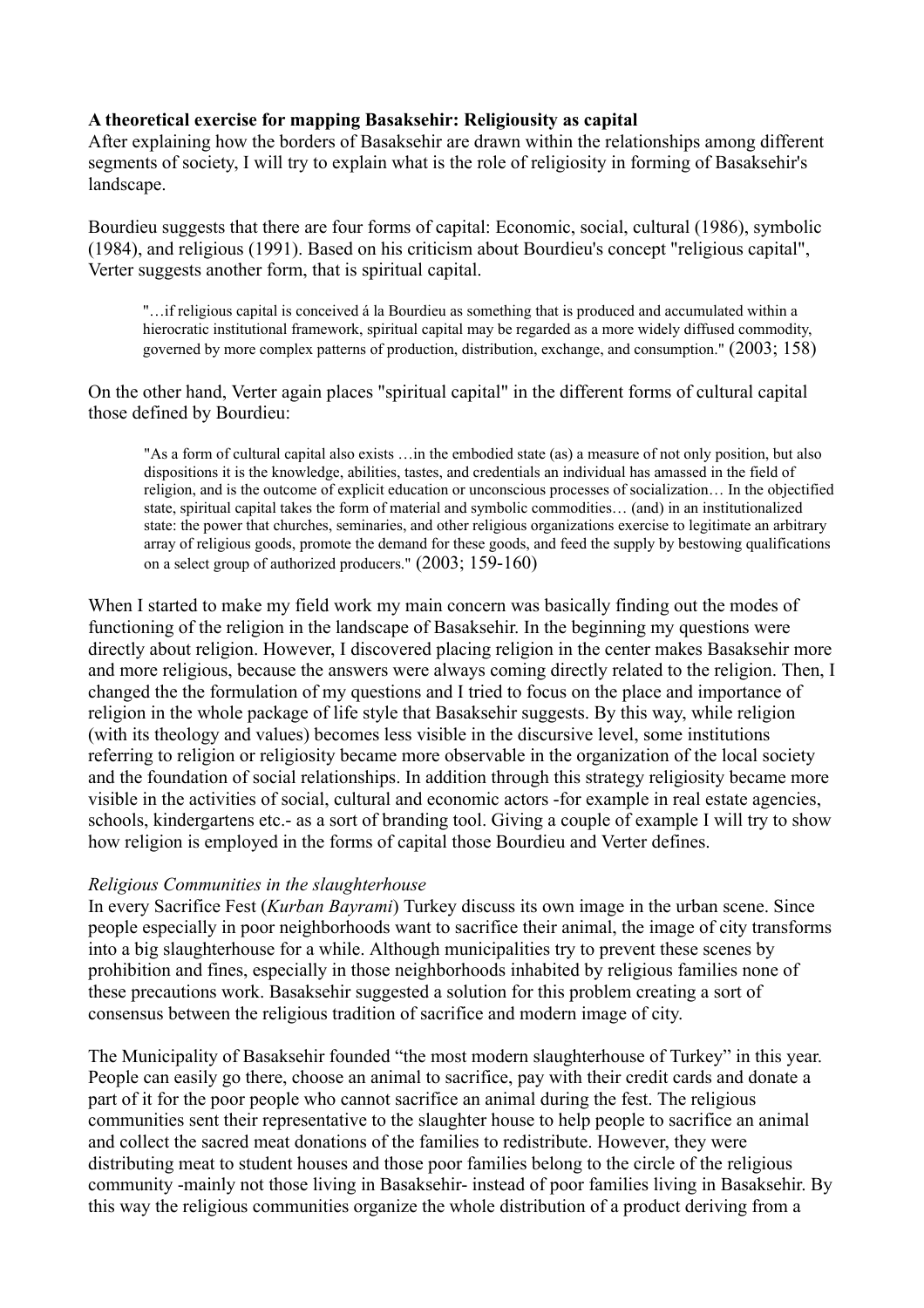religious activity, in this case Sacrifice Fest. However, according to the religious sacrifice tradition, everybody has to make a research in his/her neighborhood to find the right people to donate that sacred meat. It means that one has to know who is poor and deserving this donation. However in the gated communities of Basaksehir it is very hard to find a poor family because of the changing neighboring practices.

Mainly two reasons determine the characteristics of new neighboring practices in Basaksehir. First, the physical neighbors (in the gated communities) are part of similar classes with a relatively higher income and most of them are able to sacrifice an animal for the fest. Secondly, the gated community life style especially in the very high blocks makes people invisible to each other, because it is very hard to get contact with physical neighbors. Although they came to live together with people similar to themselves, they are not very willing to get closer because they don't know the backgrounds of neighboring families and it causes the lack of a shared past and it makes neighboring practices very formal and distant. This distance is filled mostly by the religious communities by the weekly or monthly religious, cultural or philanthropic organized by the NGOs run by these communities or municipality and create a space for people to socialize. Though, it seems religious communities create a sort of social tie among families living in Basaksehir replacing the traditional and more informal ties coming through citizenry and kinship those were more determining in the traditional *mahalle*s (neighborhood) or *gecekondu* areas.

In the case of Sacrifice Fest, this distribution ability of sacred meat makes religious communities indispensable for this religious activity. This process causes mainly four important consequences: Firstly, the sides of religious activities (in this case sacrifice meat donation) become invisible and anonymous to each other. Secondly, the religious communities increase their visibility in the religious activities and through them in the public space. Thirdly, it increases the appearance of the religious communities in the daily life practices with their distribution ability not only in charity but also other economic activities (e.g. finding jobs for young members of the community, creating networks for businessmen want to invent in different cities and countries, even organize marriages between the members). And finally, in continuity with the formers, the religious communities become the main medium and context of the social relationships. Instead of getting socialize their physical neighbors (because of the lack of information and a shared past) families prefer to have contacts with the members of the religious community that they belong, because providing a sort of trust mechanism the religious community becomes a reference point in also social relationships.

#### *Marketing Basaksehir*

A teacher living in Basaksehir and working for a private high school (founded by the foundation of a religious community) shares his observations how religiosity appears a sort of branding mechanism in the real estate market:

"It is about perceptions. Sometimes everything is established on some wrong perceptions and some people profit from it... Especially the actors of real estate market created that perception about Basaksehir, because by this way they think they will have a special client group. Their client group includes those people conservative and found money recently so the people became rich newly... By this way they present Basaksehir as a brand."

However, this perception doesn't always work in a positive way. A young inhabitant of Basaksehir -calling himself directly Islamist instead of only Muslim to express his political acceptances- is very critical about the changing meaning of the brand Basaksehir:

"Years ago, when the 1<sup>st</sup> stage of Basaksehir finished and the  $2<sup>nd</sup>$  stage started the most attractive thing about Basaksehir was its planned urban characteristics and cheapness... However, when the 4<sup>th</sup> stage started Basaksehir became a house for a new life style. Muslim families met with the features of a modern city first time. And when the 5<sup>th</sup> stage completed, the elitism effected all the Muslim families and they started to come here for this new life style and comfort. So now, the modern, elitist and at the same time Islamic atmosphere -although they are what opposite of each other- attract people to come to Basaksehir."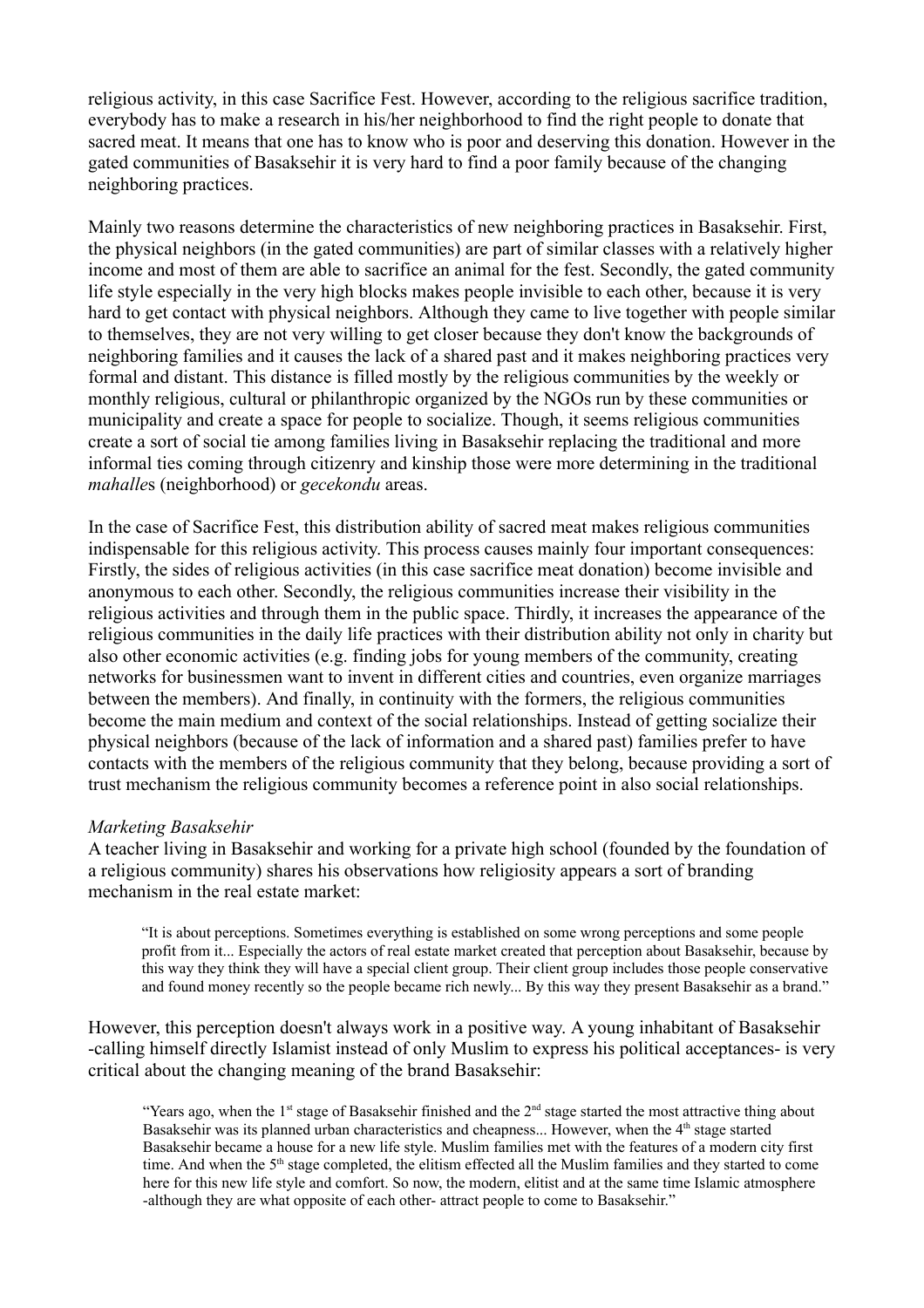## **Conclusion**

Halil Inalcik defines *mahalle* as "a community living around a mosque, church or cynagog; a unit having a peculiar identity" (1974; 234). However looking at Basaksehir, it is very easy to see even the mosque lost its central position. None of the gated communities has a mosque in the center. Actually considering the men of Basaksehir spend their life at their working place outside of the town, the disappearance of mosque from the near environment can be more understandable. The most of the mosques is around Sular Vadisi (Valley of Water), the biggest park of Basaksehir and functioning as aesthetic details rather than praying houses.

Furthermore, the social content of *mahalle* also disappears or change. Alver defines the concept through its connotations:

"Mahalle as a metaphor comes with the concepts solidarity, neighboring, charity, community, control, security, mutuality, similarity, closeness and belonging. Thus mahalle means commitment and relating oneself into a place. In other words, mahalle is a way to include oneself into the city and being citizen." (2010, 117)

Thinking the virtual borders of Basaksehir together with the changing role and re-establishment of religiosity it is still possible to see these concepts in the making of Basaksehir, but within their changing functions and meanings. For example the membership of nationwide religious communities replace the physical and social closeness in the neighboring relationships even putting distance among the physical neighbors. In that sense being part of a mosque community in mahalle is again replaced by being part of a wider religious network. Similarly, when it comes to the concept of mutuality, it seems this concept also looses its face-to-face characteristics by the intervention of religious communities and NGOs in the local networking processes. As I defined by the sacred meat donation process, intervention of the institutionalized religious communities make the sides of the possible mutual relationships invisible and anonymous to each other. Alver adds the traditional *mahalle* doesn't allow to a concrete stratification between different classes (2010; 133). However in Basaksehir that stratification is part of marketing strategy of the town.

It is not only the needs and claims of religios families but also the urban transformation experienced in Istanbul parallel to global tendencies created Basaksehir. The role of religiosity in the making of Basaksehir mostly determined by the political claims of Islamism in Turkey, because it emerged as a modern urban project of an Islamist party, WP. Similarly, seeing Basaksehir as only the expression of Islamism or religiosity in the urban context will not be enough to understand the place of Islam in the general landscape of Istanbul. It is very open that urban transformation and the transformation of religiosity have some mutual dynamics. To understand these dynamics the focus of the questions to urban context should go beyond taking religiosity as a phenomenon related only to religion. For this religiosity should be addressed in the whole package of transformation of the societies from industrial to post-industrial ones.

## **Bibliography**

Abrahamson, Mark (2004), Global Cities, Oxford University Press, Oxford.

Alver, Koksal (2010), "Mahalle: Mekan ve Hayatin Esrarlı Birlikteligi" (Mahalle: The Mystical Union of Space and Life", in IdealKent, V.2 pp: 116-139.

Arslan, Abdurrahman (2010), Modern Dunyada Muslumanlar, Iletisim Publishing House, Istanbul.

Ayata, Sencer (1996), Patronage, Party, and State: The Politicization of Islam in Turkey, Middle East Journal, Vol. 50, No.1 (Winter, 1996), pp,40-56.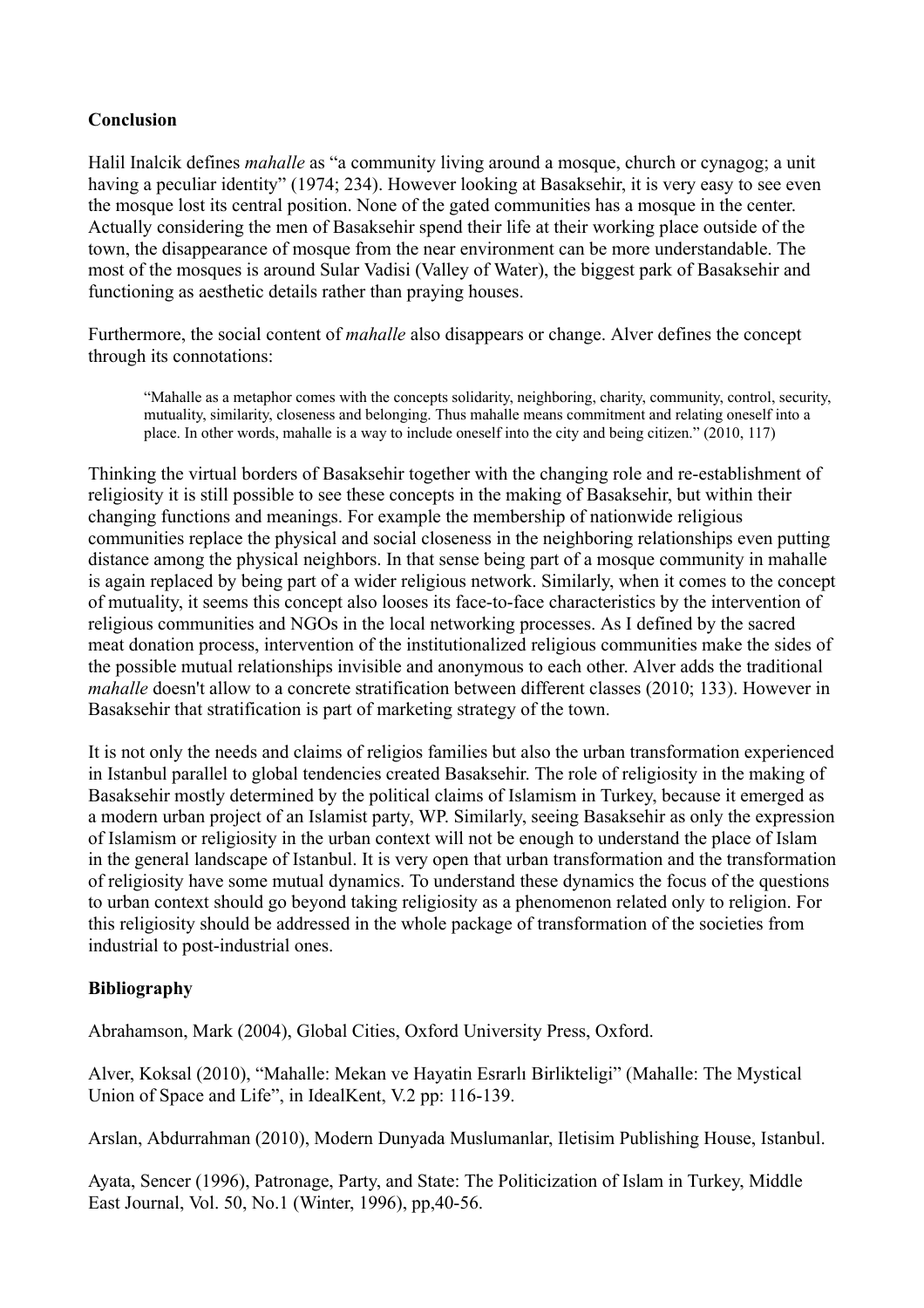Bourdieu, Pierre (1984), Distinction: A social Critique of the Judgement of Taste, trans. by Richard Nice, Harvard University Press, Cambridge, Massachusetts.

Bourdieu, Pierre (1986), "The Forms of Capital", in Handbook of Theory and Research for the Sociology of Education, ed. by, J. Richardson, Westport, CT: Greenwood, pp.241-58.

Bourdieu, Pierre (1991) "Genesis and structure of the religious field" in Comparative Social Research Vol. 13, pp. 1-44.

Bourdieu, Pierre (2003), Participant Objectivation, The Journal of the Royal Anthropological Institute, Vol.9, No. 2 (June, 2003), pp.281-294.

Cavdar, Ayse (2003) "Oyunun Parcasi Olmak: Küçük-Orta Ölçekli İşletmelerin Küreselleşmeye Eklemlenme Biçimlerine İlişkin Bir Araştırma Projesi ve İlk Bulgular" (Taking Part in the Game: A Research Project on the Integration Process of Small Scale Firms and The First Findings), unpublished research report conducted with the advise of Huricihan Islamoglu at Bogazici University.

Cizre, Umit (ed.) (2008), Secular and Islamic Politics in Turkey: The making of the Justice and Development Party, Routledge Taylor&Francis Group, London and New York.

Erman, Tahire (2001), "The Politics of Squatter (Gecekondu) Studies in Turkey: The Changing Representations of Rural Migrants in the Academic Discourse", Urban Studies, Voly. 38, No: 7, 983-1002, 2001.

Gole, Nilufer; (1997) "Secularism and Islamism in Turkey: The Making of Elites and Counter-Elites", Middle East Journal, Vol. 51, No.1 (Winter, 1997), Middle East Institute, pp.46-58.

Hayir, Meyrem (2009), Istanbul Basaksehir'de Sehirlesme Sureci, Cantay Publishing House, Istanbul.

Inalcik, Halil (1974) "Istanbul", in The Encyclopedia of Islam,  $4<sup>th</sup>$  edition, Leiden 1978, pp.224-248.

Ingold, Tim (1993), "The Temporality of the Landscape", World Achaeology, Volime 25, No: 2, (October, 1993), Conceptions of Time and Ancient Society special issue, Routledge.

Karasipahi, Sena (2009), Muslims in Modern Turkey: Kemalism, Modernism and the Revolt of the Islamic Intellectuals, I.B. Tauris, London and New York.

Kardas, Umit, "Askeri Gucun Anayasal Bir Yargi Alani Yaratmasi ve Yurutme Erkini Etkin Bir Sekilde Kullanmasi", in Bir Zumre, Bir Parti: Turkiye'de Ordu, ed. by: Ahmet Insel and Ali Bayramoglu, Birikim Publishing House, 2005, Istanbul.

Keskin, Tugrul (2009), A Comparative Analysis of Islamist Movements in the Neoliberalization Process: Jama'at-e-Islami in Pakistan and the Fethullah Gulen Movement in Turkey - Reactions to Capitalism, Modernity and Secularism, unpublished PhD thesis, submitted to the Faculty of Virginia Polytechnic Institute and State University,

Kurtoğlu, Zerrin, "Türkiye'de İslamcılık Düşüncesi ve Siyaset: Pozitivist Yönetim İdeolojisinin İslam'ın Siyasallaşmasına Katkısı", in Islamcilik, ed. by: Tanil Bora, Murat Gultekingil, 2nd Version, 2005, Istanbul, pp: 201-217.